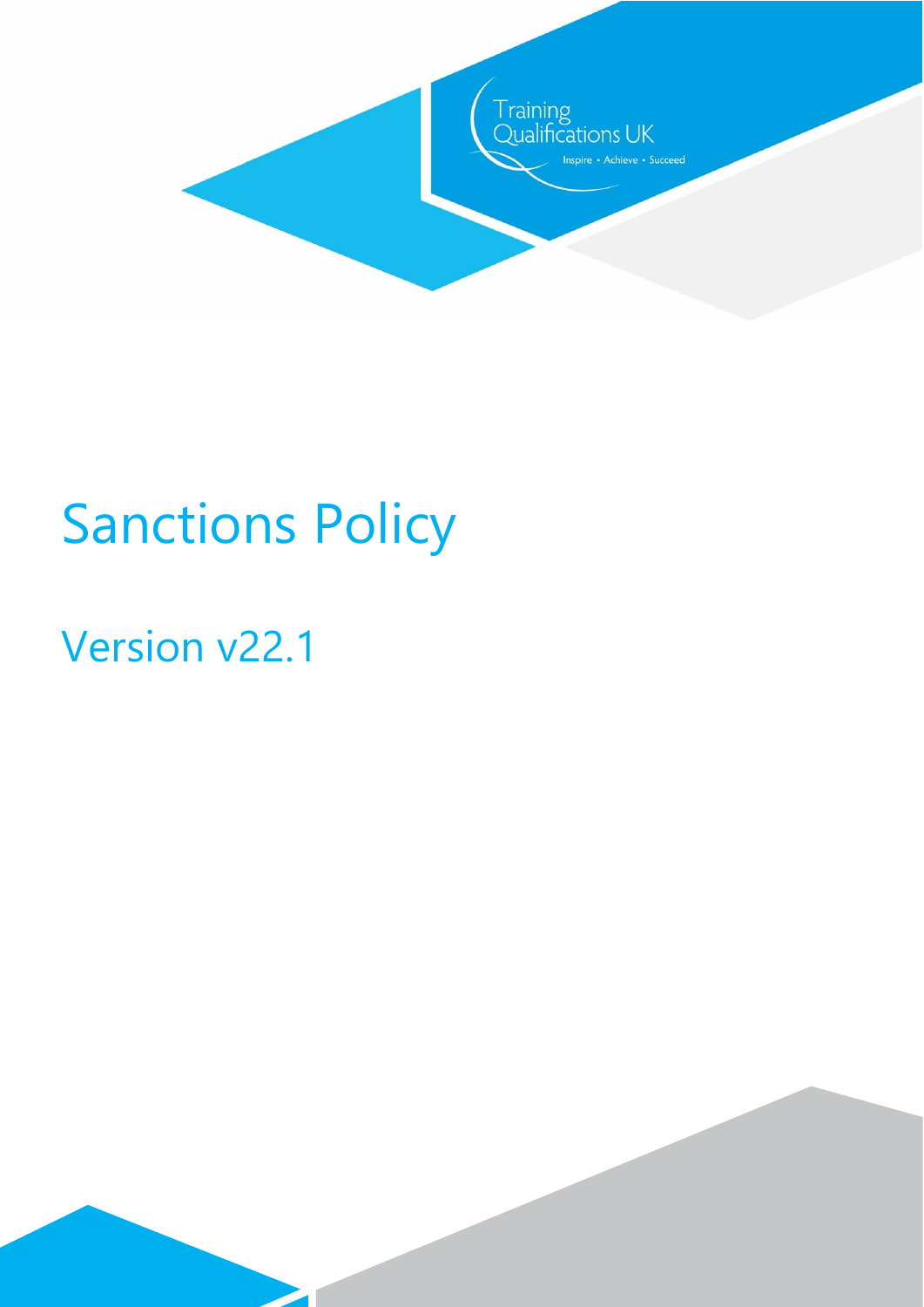| Sanctions Policy                    |                                                          |
|-------------------------------------|----------------------------------------------------------|
| Policy Ref                          | QA.P.8 v22.1                                             |
| Date of Issue                       | 01/04/2022                                               |
| Next Scheduled Review               | 01/08/2022                                               |
| Policy Owner                        | Head of Regulatory Compliance                            |
| Contact Email                       | quality@tquk.org                                         |
| Contact Phone Number                | 03333583344                                              |
| Approved By                         | Leadership Team                                          |
|                                     |                                                          |
| Policy Relates to:                  | Awarding Provision, Endorsed Provision                   |
| Policy is for the use of:           | Recognised Centres, TQUK Employees, Third Parties        |
| Should be read in conjunction with: | Appeals Policy, Malpractice and Maladministration Policy |
| Relevant GCoR                       | C <sub>2</sub>                                           |

# **Introduction**

This policy is provided for Recognised Centres delivering TQUK qualifications or units, who have failed to meet aspects of our delivery requirements and/or the standards identified by the regulatory authorities, in respect of regulated qualifications and units. It explains the sanctions TQUK may impose on centres in such situations.

This policy is also for use by TQUK staff members to ensure they apply any sanctions in a consistent manner.

# TQUK internal responsibility

The Regulatory Compliance Pillar is responsible for the maintenance and compliance of this policy. If the Head of Regulatory Compliance is absent, the Responsible Officer will appoint another appropriate colleague to ensure all TQUK actions and activities are in line with the content of this policy.

# Review arrangements

We will review the policy annually as part of our self-evaluation process and revise it as and when necessary, in response to feedback from Recognised Centres, trends from our internal monitoring arrangements, changes in our practices, actions from the regulatory authorities or external agencies or changes in legislation.

The annual review of this policy will be undertaken by the Regulatory Compliance pillar approximately four weeks prior to the submission of TQUK's Statement of Compliance to our regulators. Any amendments or updates to this policy will be approved by TQUK's Leadership Team.

If you have any points or feedback regarding this policy, please contact us via the details provided at the start of this policy.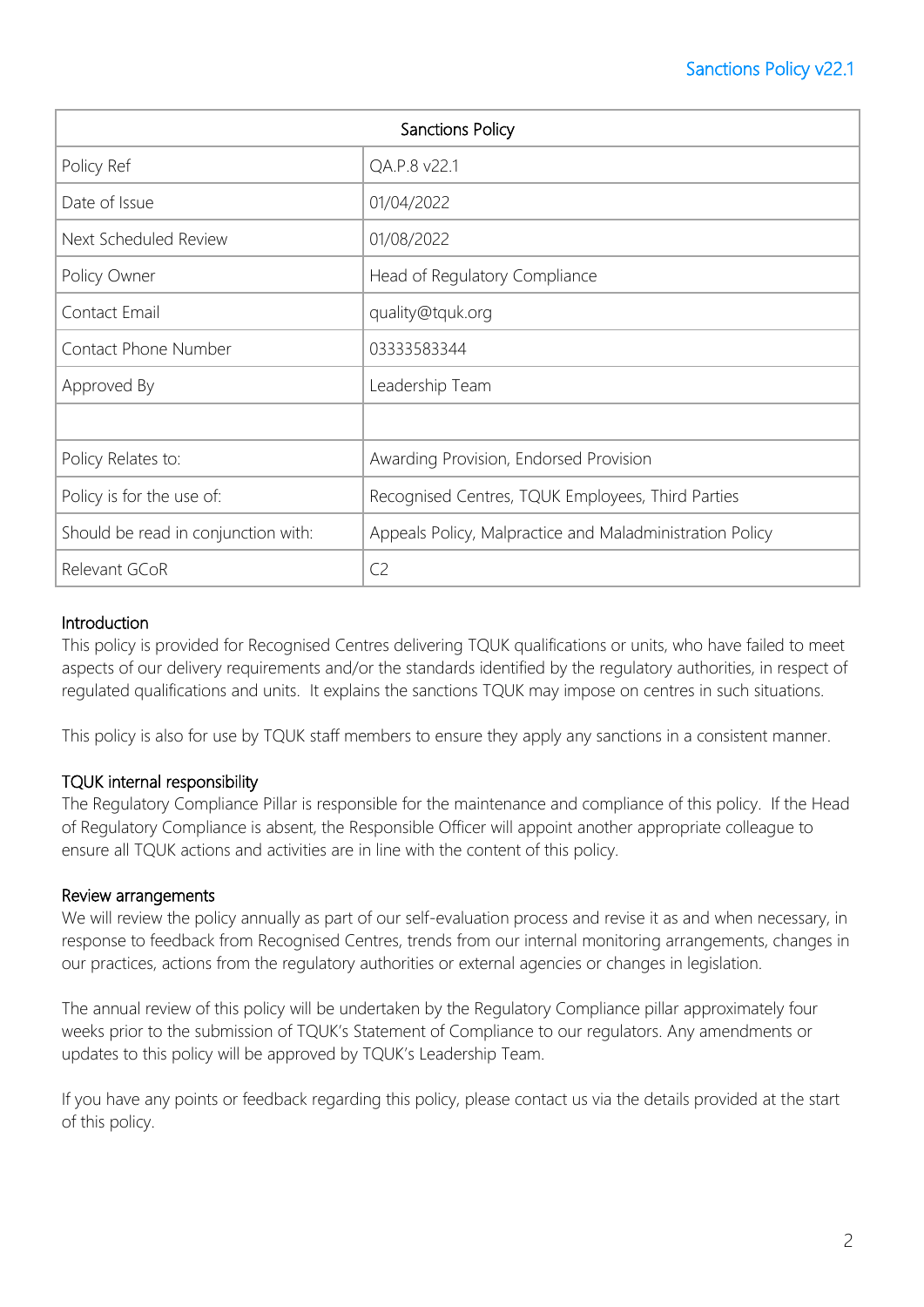# Centre's responsibility

It is important that Recognised Centre staff members involved in the delivery of TQUK qualifications are fully aware of the contents of this policy and its possible implications on a centre. Recognised Centres should be aware of the consequences of a centre failing to comply with the requirements specified by TQUK, in relation to the delivery of our qualifications.

#### Ensuring the standards of TQUK qualifications and units

TQUK has a responsibility to Learners undertaking our qualifications and the UK qualifications' regulatory authorities to ensure that centres deliver our qualifications and units in accordance with relevant conditions of recognition.

#### Approach to sanctions

TQUK has a range of sanctions that can be imposed on a Recognised Centre depending on severity, the level and track record of the centre's quality standards, the risk to the interests of Learners, and the integrity of the qualifications and units.

TQUK will always support Centre's through our approach to centre management, we will work with Recognised Centres to prevent situations arising that would warrant a sanction being imposed. However, in certain instances sanctions will be required. Examples include, but are not limited to:

- Outstanding Centre actions
- Poor records to confirm assessment decisions
- Lack of appropriate staff to deliver TOUK qualifications
- Proven collusion or persistent bad marking of centre marked assessments
- Suspected or proven cases of maladministration/malpractice
- Incorrect certification claims
- Refused access to premises and/or records to the staff of TQUK or the regulatory authorities
- Operating an un-approved subcontracting arrangement.

It is important to note that TQUK may make a business decision at any stage to remove centre recognition in line with our Centre Agreement, this would not be in relation to a sanction.

# Sanctions that may be imposed

Sanctions that may be imposed include, but are not limited to:

- Removal of Direct Claims Status for some or all qualifications
- Removal of approval to register Learners for a qualification(s)
- Removal of approval to request learner certificates for a qualification(s)
- Removal of Qualification Approval
- Removal of Centre Recognition.

These sanctions could be applied in relation to:

- A single qualification
- An entire qualification sector
- An entire qualification type
- All qualifications.